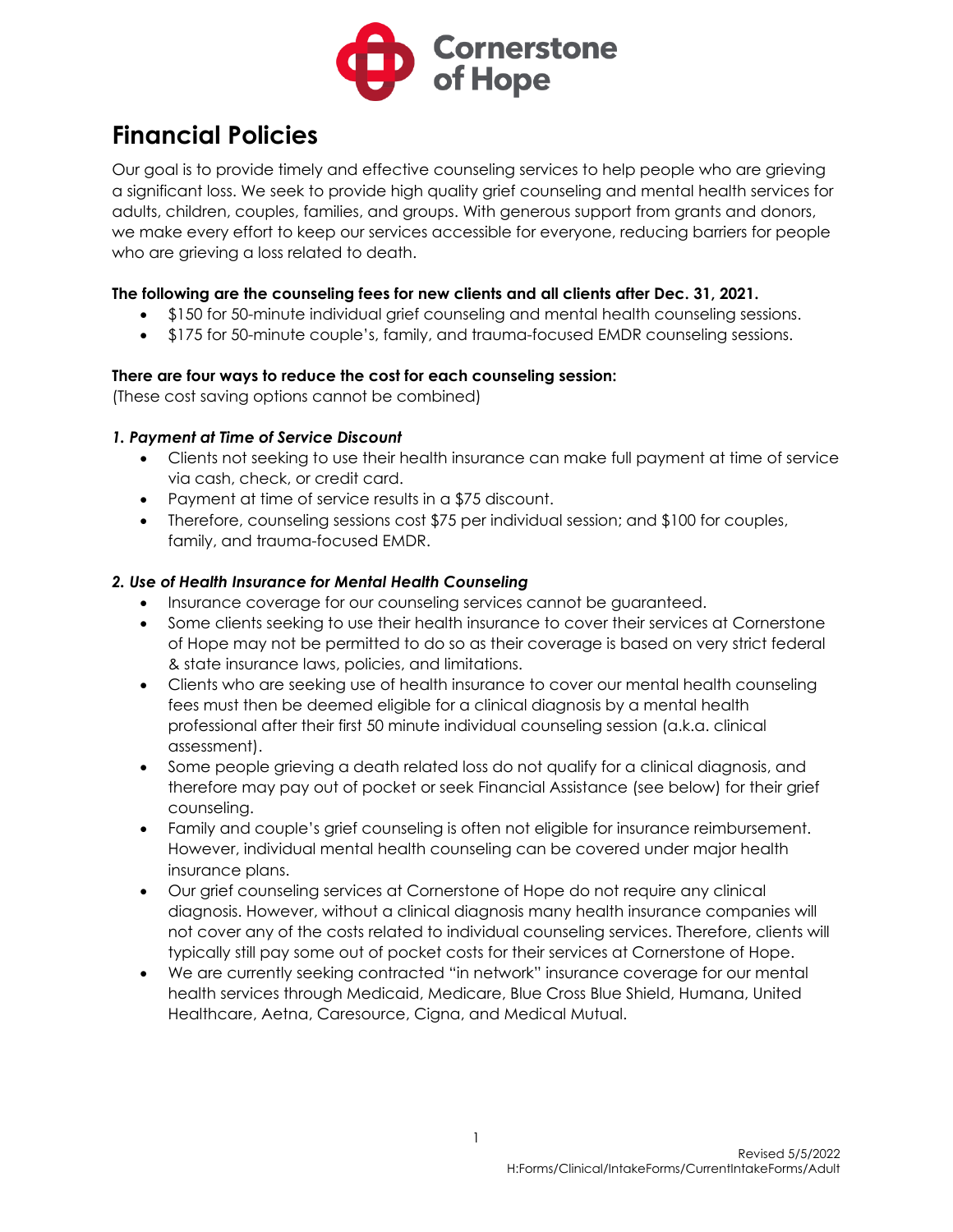

# **Financial Policies**

#### *3. Multiple Family Members in the Same Household Discount*

- Household discount applies to family members who reside in the same home and are each in need of individual counseling sessions.
- Household members must be identified during intake session.
- Family discount sessions cost \$75 for the head of household, and only \$25 for each additional member. For example, a mom plus 2 in her household will cost them \$125 for the three individual counseling sessions (\$75+\$25+\$25).
- Couples and family counseling costs \$100 per 50-minute session. Additional discounts do not apply to couples and family sessions, only to individual counseling sessions.

#### *4. Income Based Financial Assistance*

- Low cost counseling services are available on a limited basis via funds from donors and grants. We are grateful to pass their generosity to our clients.
- Financial Assistance funds are available for individuals who have financial limitations, are uninsured or underinsured, and therefore cannot afford the counseling fees.
- An application and documentation including income verification will be required for financial assistance requests before counseling services begin (i.e. a form of identification, W-2, income letter, pay-stub, etc.).
- Clients who are; 1) insurance eligible, and 2) have a clinical diagnosis from a COH clinician, and 3) cannot afford their insurance co-pay, may receive limited financial assistance upon request through Financial Assistance application. For example, these applicants may have high mental health deductibles, very limited mental health coverage, or have special financial circumstances. The percentage of this discount is not guaranteed and will be decided on a case-by-case basis.

### **Additional Information Related to Fees and Payment**

#### **Employee Assistance Plan (EAP)**

Your employer may cover a portion of the counseling cost through an Employee Assistance Program (EAP). Ask your Human Resource Department if this benefit is available to you/your family. All communication and arrangements with the EAP must be complete prior to the start of services.

#### **Check-In Requirements**

Cornerstone of Hope has implemented several new policies to conform to insurance billing requirements. At your first appointment, you are required to present your driver's license or other identification for billing purposes. Also, you are required to submit a credit card for Cornerstone of Hope to keep on file in case of (1) a late cancellation of an appointment or (2) no-show for an appointment. Your credit card information will be kept securely and only charged by Cornerstone of Hope for a late cancellation or no-show. If you have any questions about our policy, please do not hesitate to ask.